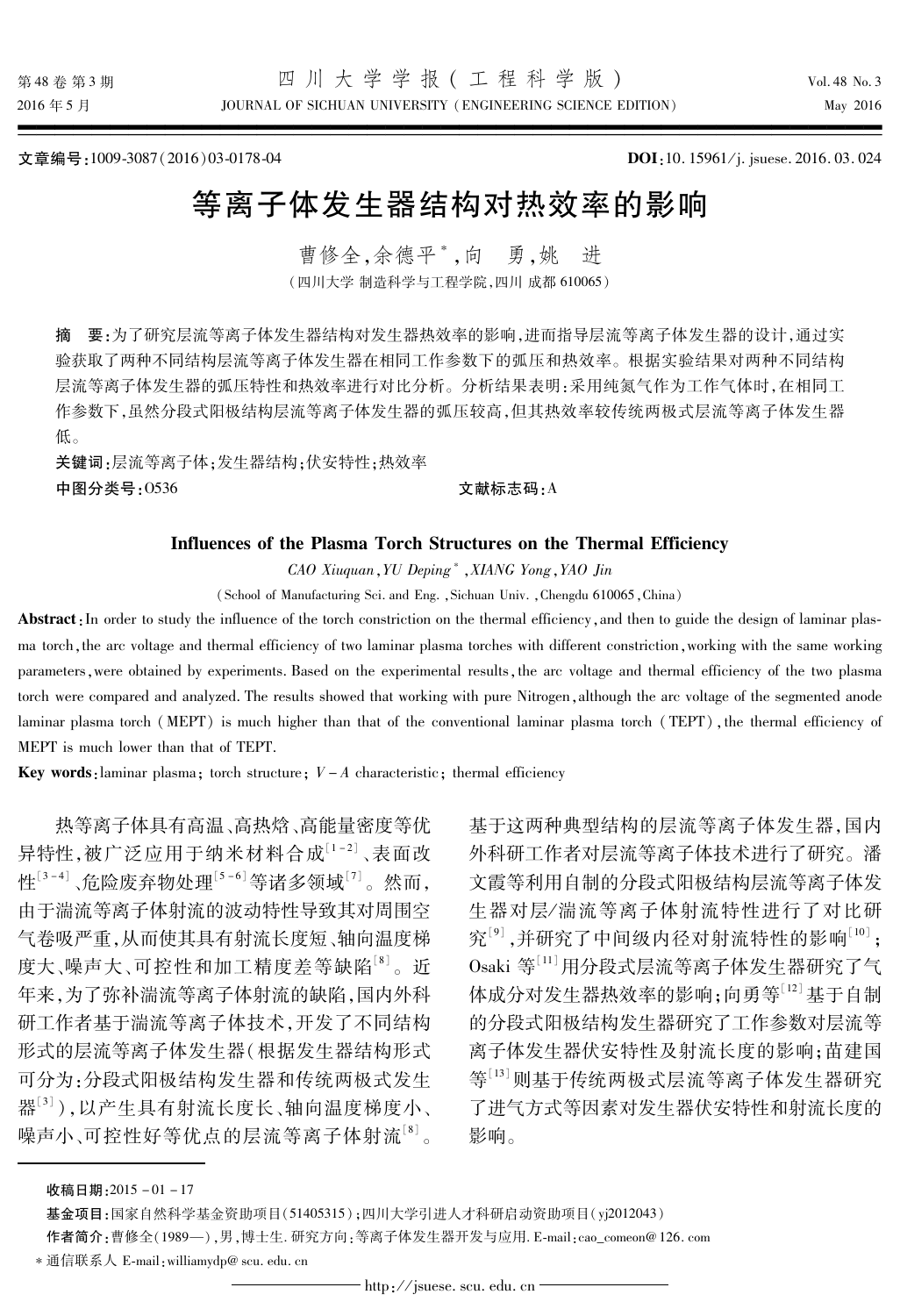分析上述文献可知,虽然已经有诸多科研工作 者基于单一结构的层流等离子体发生器对其产生的 等离子体射流特性进行了研究,但尚未发现有关层 流等离子体发生器结构对热效率的影响的相关研究 报道。因此,作者基于自制的两种典型结构的层流 等离子体发生器,利用自制的数据采集系统,通过实 验获取了两种结构的发生器在相同工作参数下的弧 压和热效率。根据实验结果,对两种结构层流等离 子体发生器的弧压特性和热效率特性进行对比分析 与讨论。

#### 实 验  $\mathbf{1}$

### 1.1 实验装置

实验采用的层流等离子体发生系统如图 1 所 示,由供气子系统、冷水机组、直流电源和等离子体 发生器组成。供气子系统包括氮气气瓶、流量控制 器(LF400S)、流量显示仪和管道组成。工作气体氮 气从氮气气瓶经减压阀减压至 0.4 MPa 后,由流量 控制器精确控制其流量,并供给给等离子体发生器。 MGFW 风冷柜式冷水机组, 将去离子水冷却至 20 ℃供给给等离子体发生器,以冷却等离子体发生器 各组成部件。直流电源采用 JCL - DL80 等离子体 电源,以转换效率高达90%以上的逆变电源技术将 三相交流电转换为直流电供给等离子体发生器,并 采用高频引弧技术完成等离子体发生器的自动起 弧。



## 图 1 层流等离子体发生系统实物图 Fig. 1 Laminar plasma jet generating system in the experiments

等离子体发生器是整个系统的核心部件,采用 如图 2 所示的两种典型结构形式的层流等离子体发 生器。图 2(a)为分段式阳极结构发生器,简称 MEPT,由棒状钨极、中间级(引弧环、压缩环和中间 环)和圆柱状铜阳极组成,各级之间采用六方氮化 硼绝缘环电绝缘并单独冷却,采用轴向进气的方式 为弧室供气。该发生器工作时,首先通过高频高压 将电弧在棒状钨极与引弧环之间引燃,后自动转弧 到阳极,并在给定电流下稳定工作。图 2(b)为传统 两极式发生器,简称 TEPT,由棒状钨极和圆锥状铜 阳极组成,两极之间采用六方氮化硼绝缘环电绝缘 并单独冷却,采用轴向进气方式供气。该发生器工 作时,电弧直接在钨极与阳极之间引燃,并稳定工 作。



两种典型结构形式的层流等离子体发生器简图 图 2

Fig. 2 Schematic diagrams of two typical laminar plasma torch structures

# 1.2 实验方法

采用两种典型结构的层流等离子体发生器,分 别采集3 组不同电流:40、70 和 100 A 时,气流量分 别为3、4、5、6、7 L/min 对应的电压值及进出口冷却 水温度和流量。利用装有 Labview 采集程序的笔记 本电脑实时记录由数据采集卡(NI USB-6210,16 inputs, 16-bit, 250 kS/s)采集的电压和电流信号, 并 利用温度传感器和涡轮流量计分别测量冷却水讲出 口温度和冷却水流量。为了保证测量结果的准确性 和科学性,利用采集所得电压信号的平均值作为发 生器弧压,并读取3次冷却水进出口温度取平均值 作为冷却水温差。然后根据如式(1)所示热效率计 算公式计算各参数下发生器的热效率:

$$
\eta = \frac{UI - CQ\Delta T\rho}{UI} \tag{1}
$$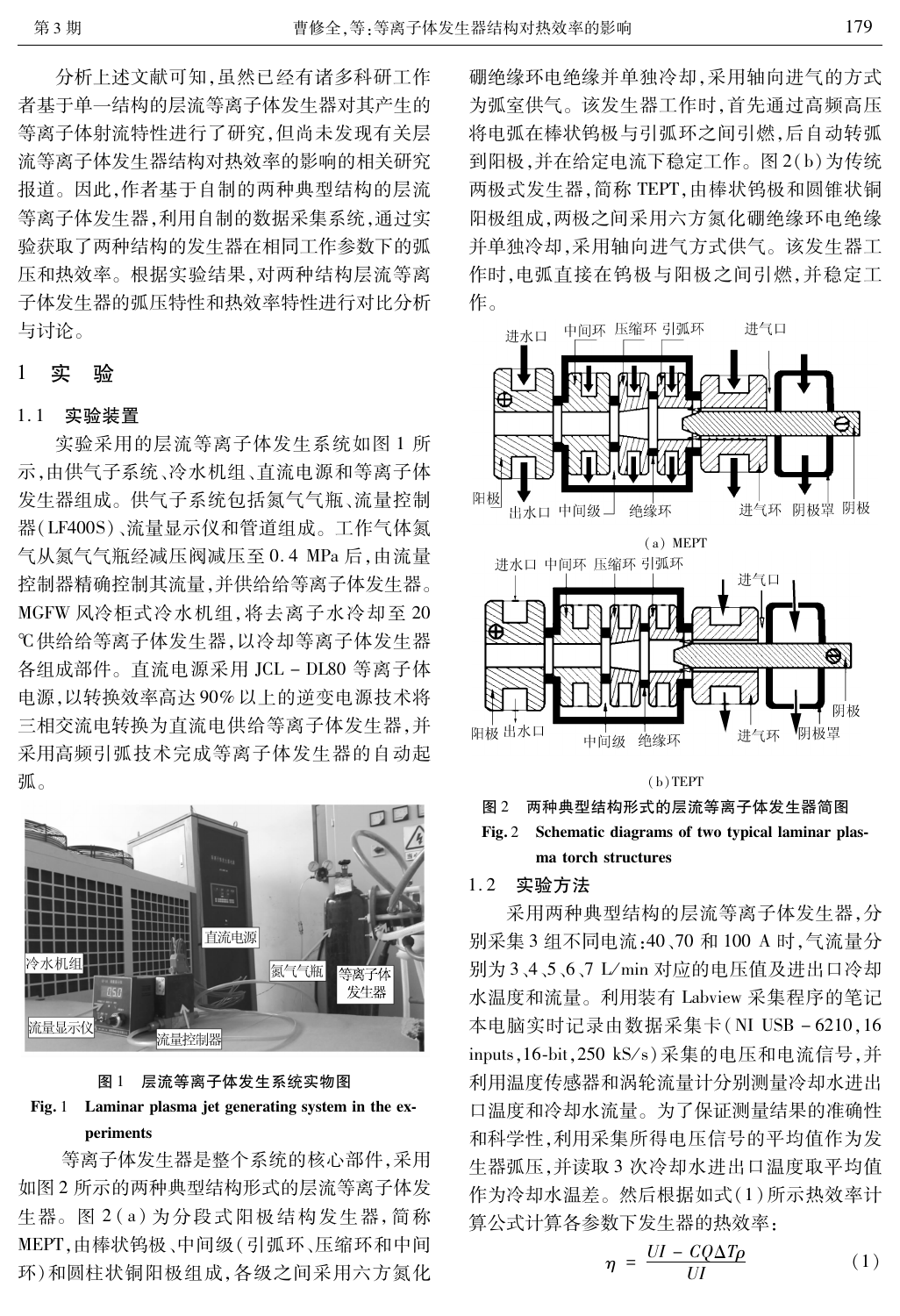式中, n 为热效率, U 为电压, I 为电流, C 为冷却水 的比热容, Ω 为冷却水流量, ΔT 为冷却水进出口温 差,ρ为冷却水密度。

### 结果与讨论 2

#### $2.1$ 弧 压

图 3 为两种结构的层流等离子体发生器在相同 工作参数下的弧压特性。



#### 两种结构层流等离子体发生器弧压特性 图 3

Fig. 3 Arc voltages of two plasma torches at different working parameters

由图 3 可知,分段式阳极结构层流等离子体发 生器(MEPT)弧压高于传统两极式层流等离子体发 生器(TEPT)弧压。MEPT工作时,平均弧压约为95 V, 而 TEPT 平均弧压则低于 70 V。这是由于 MEPT 阴阳极间距离较 TEPT 长, 弧长更长, 因此工作弧压 更高,更易在相同工作参数下获得较大的功率。因 此,在相同功率下, MEPT 的工作电流更小, 有利于 降低电极的烧蚀,延长电极的使用寿命。

此外,由图3可知,两种典型结构的层流等离子 体发生器弧压均随着气流量的增加呈增加的趋势, 且 TEPT 较 MEPT 增加的更明显。随着气流量的增 加,阳极弧根在气动力的作用下沿着轴线方向向喷 口移动,从而略微增加了电弧长度,进而增加弧压。 同时,冷气层的厚度随着气流量的增加而不断增厚, 对电弧的压缩作用增强,从而略微增大了电弧电阻, 由欧姆定律可知, 弧压也随之增大。由于 TEPT 阳 极弧根可在气动力的作用下从阳极锥面部分逐渐移 动到圆柱段,电弧长度变化明显,从而 TEPT 弧压增 加较 MEPT 明显。此外,在图 3 中,当气流量低于 5 L/min 时, MEPT 的弧压基本相同。这是由于在 100 A 时, MEPT 工作功率增加, 导致电弧温度增加, 电 弧截面增大,进而降低电弧电阻。由于电流增加的 比例和电阻降低的比例相近,故而虽然100 A 是增 大了电流,其弧压仍与70 A 时基本相同。

#### $2.2$ 热效率

图 4 为两种典型结构层流等离子体发生器的热 效率特性图。由图 4 可知, MEPT 的热效率较 TEPT 的热效率低。MEPT 的热效率最高仅约 43%,而 TEPT 则可高达 76% 以上。由于 MEPT 电弧通道 长,电弧与被冷却水冷却的弧室壁接触面积更大,更 多的热量被冷却水带走,从而其热效率较 TEPT 低。





### Fig. 4 Thermal efficiencies of two plasma torches at different working parameters

同时,由图 4 可知,虽然 TEPT 和 MEPT 的热效 率均随着气流量的增加而呈上升趋势,但TEPT的 热效率变化较 MEPT 更明显,与弧压的变化趋势相 符。随着气流量的增加,电弧受到的压缩作用逐渐 增强,导致冷气层的厚度和弧压逐渐增加。冷气层 厚度的增加减少了传导给弧室壁的热量,而弧压的 增加则增加了电弧功率,在二者的共同作用下,发生 器热效率随着气流量的增加而逐渐增加。由于 TEPT 的弧压增加更明显,即电弧功率增加更明显, 从而其热效率较 MEPT 增加明显。

此外,随着电流的增加,TEPT 的热效率呈下降 趋势,而 MEPT 却呈上升趋势。随着电流的增加,由 于 TEPT 产生的电弧在圆锥段受弧室壁的机械压缩 作用较小,使其在圆锥段的径向尺寸不断增加,与弧 室壁的距离逐渐缩短,从而更多的热量传导给弧室 壁,并被冷却水带走,致使其热效率下降。由于 MEPT 弧室内径较小, 电弧在整个弧室内均受到弧 室壁的强机械压缩,电弧直径受电流影响较小,而随 着电流增加,电弧功率不断变大,因此其热效率逐渐 增加。同时,由图3可知,当气流量为3和4L/min 时, TEPT 热效率基本相同。这是由于在此气流量 下,与电流为70 A 时相比,电流在100 A 时增大了 电弧功率,导致电弧温度升高,截面积增加,从而传